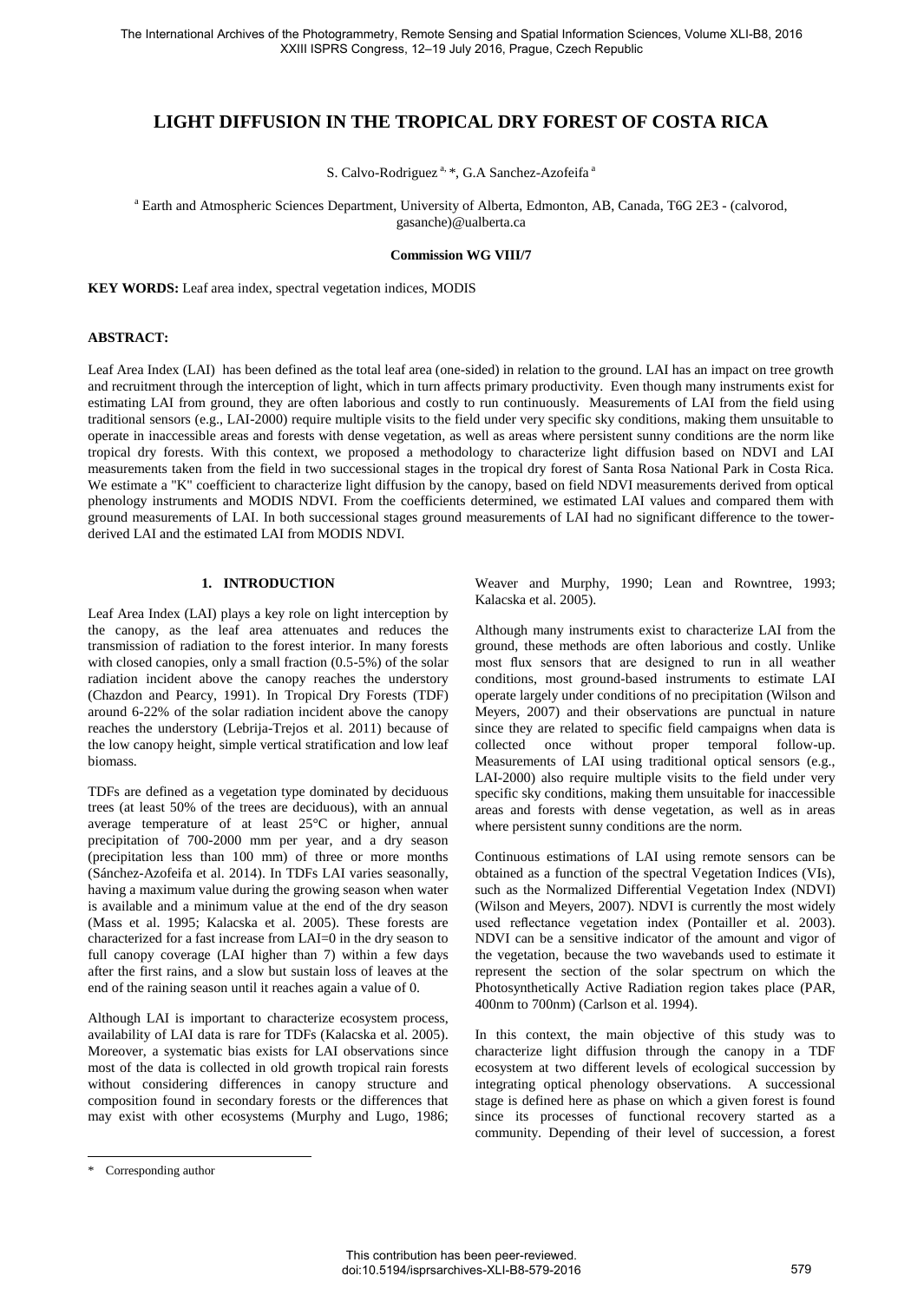canopy will have different vertical and horizontal structures, as well as different levels of species, functional traits (Quesada et al. 2009) and light attenuation.

#### **2. METHODS**

# **2.1. Study area**

The study was conducted at the Santa Rosa National Park located in the province of Guanacaste, Costa Rica. The park is located in the tropical dry forest and tropical moist forest according to the classification of Holdridge life zones (Holdridge, 1967). The area under study is specifically deployed in the early stage and intermediate stage of succession of TDF, having a bio-temperature not less than 24ºC and annual precipitation average between 1,500 and 2,200 mm (Hartshorn, 1983). Rain falls primarily between early April and early November, and the rest of the year is nearly without rain (Janzen, 1993). The present study was carried in two phases, from March 2010 to March 2011 field measurements were taken in the early stage of succession. From March 2013 to March 2015 field measurements were taken in the intermediate stage of succession.

#### **2.2. Experimental Design**

The first component of this research involved the deployment of two optical phenology towers. The optical phenology towers are structures with a set of radiation sensors. Two-pyranometers (measuring the solar radiation flux density) and two photosynthetic active radiation sensors (measuring the radiation only between 400 and 700 nm). Ratios of these measurements were used to derive vegetation indexes such as the NDVI. In the intermediate stage of succession one 20m height tower was deployed in 2013 and in the early stage one 15m height tower was deployed in 2009. In both cases sensors are at least 5 meters above the canopy (Pastorello et al. 2011).

For the determination of the LAI, around each optical phenology tower 3 plots were established. The early plots contain 165 points in total for measuring LAI and the intermediate plots contain 84 points in total. The measurements were collected every month, using a Plant Canopy Analyzer (PCA) LAI-2000 which gives a measurement of the Plant Area Index (PAI) of each point. In the dry season, hemispherical photographs in each sampling point were taken, using a camera with a 180º lens (fish-eye) to calculate the Woody Area Index (WAI) (Sanchez-Azofeifa et al. 2009). Finally, we calculated the specific Leaf Area Index (LAI) by removing the contribution of WAI from PAI values (Kalacska et al. 2005).

Further information about the study site, deployment of plots and LAI data and the optical phenology towers can be found in (Calvo-Rodriguez, 2015).

# **2.3. Data analysis**

Using the information collected by the optical phenology towers in the plots, we calculate the Normalized Difference Vegetation Index (NDVI) for each successional stage using the formulas described in Wilson and Meyers (2007). For this study only the measurements obtained between 10:00 and 14:00 hours were considered, to avoid inference of bidirectional reflectance (Disney, 2004). In addition, we obtained NDVI data derived from MODIS/TERRA (product MOD13Q1, collection 5, 16 day L3 Global 250m) for all the plots where LAI was measured (ORNL DAAC, 2012).

To calculate "K" we used the NDVI data and the LAI data to solve equation (1) given by (Campbell and Norman, 1998; Wilson and Meyers, 2007)

$$
LAI = -Klog \frac{NDVImaxNDVI}{NDVImax-NDVlmin}
$$
 (1)

Where NDVI<sub>max</sub> corresponds to the average of NDVI values when the vegetation is dense (peak of rainy season);  $NDVI_{min}$  is the average of NDVI measured during the dry seasons, with leaf off; and  $NDVI_i$  is the mean of all changes in NDVI values during the rainy season. The LAI value is determined by the average of all the sampling points in each plot.

To compare the potential of NDVI to estimate the "K" coefficient, we correlate NDVI with LAI. Coefficients of determination  $(R^2)$  were used to assess their performance. After this, we proceeded to calculate the "K" coefficient from equation 1, using the NDVI data derived from the phenology towers and MODIS satellite and the LAI data derived from the plots.

The "K" values were obtained for different days of the year (DOY) for each successional stage. Nonlinear regression analysis was used to assess the variation of the "K" coefficient throughout the year. Using the models derived from the regression curve, we estimated the LAI using only the "K" values and the NDVI derived from the optical phenology towers, and the MODIS data. To evaluate the estimation capability of the models, we examined the relationship between the observed LAI data using the LAI-2000, against the estimated data of LAI using the "K" coefficients derived from the phenology towers, and from MODIS NDVI using least squares linear regression. The performance of the models was evaluated using the coefficient of determination  $(R^2)$ , and the Root Mean Squared Error (RMSE). The higher the  $R^2$  and the lower the RMSE, the better the accuracy of the model to estimate LAI.

# **3. RESULTS AND DISCUSSION**

The NDVI was correlated with LAI values in each successional stage using data from MODIS and the Optical Phenology Tower observations. The correlation with LAI (Figure 1) in the early successional stage was NDVI ( $R^2$ =0.85) for the tower-based data and NDVI  $(R^2=0.87)$  for MODIS satellite data. In the intermediate successional stage, the correlation with LAI was NDVI ( $R^2$ =0.87) for the tower-based data followed by MODIS NDVI ( $R^2$ =0.73) for satellite data.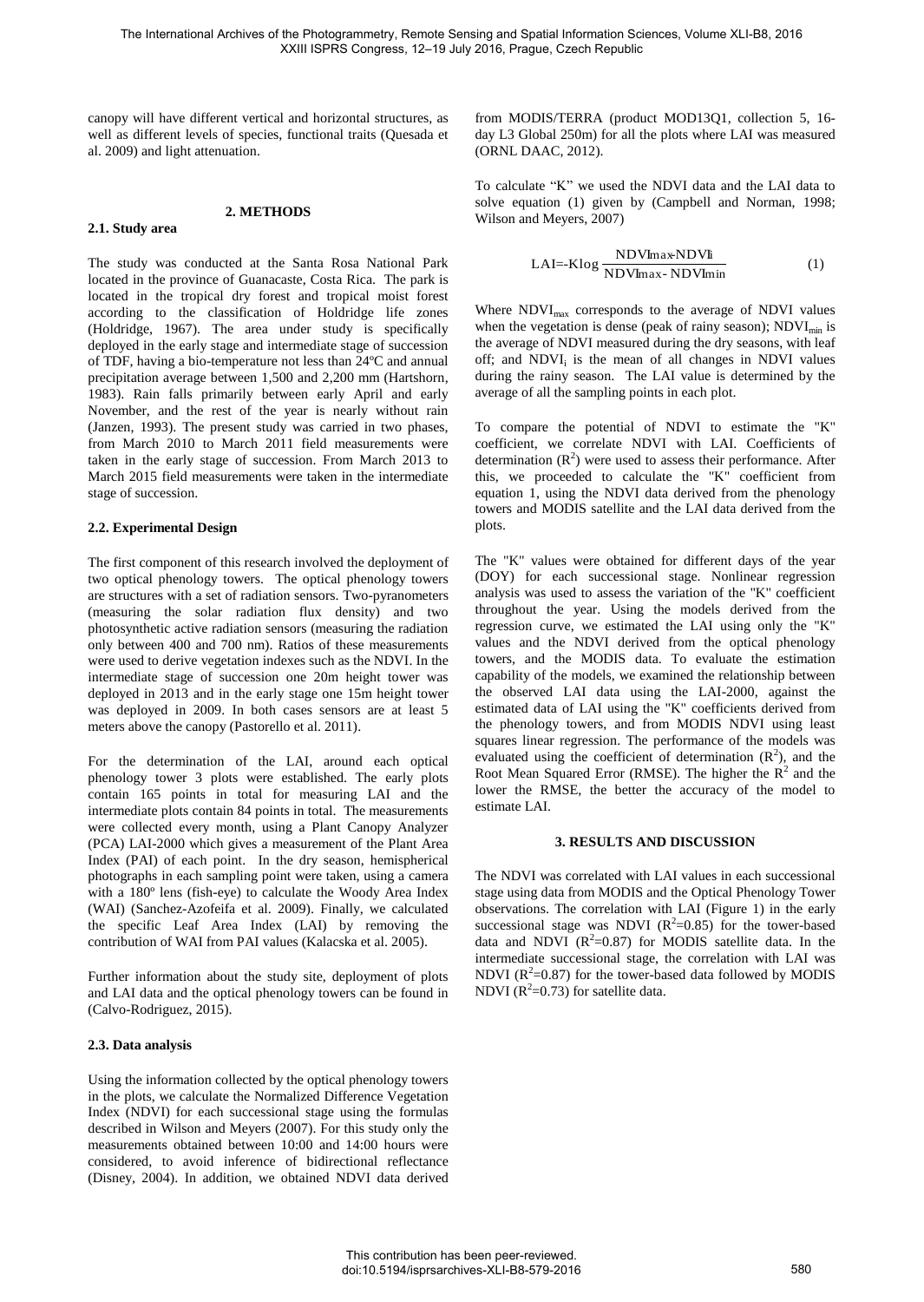

Figure 1. Correlations between LAI and NDVI in early (a. and b.) and intermediate successional plots (c. and d.) in the Santa Rosa National Park, Guanacaste. Dashed lines represent the 99% confidence intervals.

As expected, values of "K" were higher in the intermediate successional stage, lower in the early successional stage, and varied as a function of time (Figure 2). Maximum values occurred in the month of September, in both successional stages and minimum values occurred during the dry season (January-April).



Figure 2. Variation of "K" coefficient during the days of the year (DOY). Early successional plots (a.) and intermediate successional plots (b.) for Santa Rosa National Park, Guanacaste.

Table 1 presents results from the estimation of the "K" coefficient using equation 1. The average "K" coefficient for the growing season (End of May-beginning of December) was higher than 4 in the intermediate stage of succession and lower than 3 in the early stage of succession. Although "K" values using MODIS NDVI tended to be lower, there was no significant difference between the vegetation index (MODIS NDVI or Tower NDVI) used to estimate the "K" coefficient in the early stage ( $p=0.073$ ) or in the intermediate stage ( $p=0.416$ ).

Table 1. The maximum, minimum, and seasonal changes  $(NDVI<sub>max</sub>, NDVI<sub>min</sub>$  and  $NDVI<sub>i</sub>)$  used to find the "K" coefficient in the early and intermediate successional plots and the maximum and average "K" values found for the growing season in Santa Rosa National Park, Guanacaste.

| <b>Succession</b>     | <b>NDVI</b>           | <b>NDVI</b><br>min | <b>NDVI</b><br>max | <b>NDVI</b>  | K<br>max     | ĸ            |
|-----------------------|-----------------------|--------------------|--------------------|--------------|--------------|--------------|
| <b>Early Stage</b>    | Tower<br><b>MODIS</b> | 0.52<br>0.54       | 0.69<br>0.79       | 0.66<br>0.77 | 3.28<br>2.90 | 2.84<br>2.51 |
| Intermediate<br>Stage | Tower                 | 0.72               | 0.89               | 0.86         | 6.31         | 4.89         |
|                       | <b>MODIS</b>          | 0.57               | 0.84               | 0.81         | 5.70         | 4.41         |

Variations can be explained by the lower values of NDVI found in MODIS data. Differences between NDVI values measured from the ground, and determined from satellites have been reported in the literature (Wang et al. 2004; Jenkins et al. 2007; Wilson and Meyers, 2007). Main variations in satellite NDVI data are due to atmospheric effects, strong effects of temporal sampling, remaining cloud cover, seasonality of vegetation and data processing (Wang et al. 2004). Also Hmimina et al. (2012) emphasize that ground-based NDVI measurements are acquired constant viewing angles, while MODIS satellite measurements are acquired with different viewing geometries. Moreover, any comparison with spectral-based NDVI must recognize that the wavelength used for the satellite-derived NDVI ( $R_{\text{red}}$ : 610nm-680nm, and  $R_{\text{nir}}$ : 820nm-900nm) are quite different from those used in broadband NDVI calculations  $(R_{red}:$ 400-700nm, R<sub>nir</sub>: 305-2800nm) (Tittebrand et al. 2009). All the mentioned above might cause discrepancies in "K" values derived from ground measurements or satellite data.



Figure 3. Correlations between estimated LAI and observed LAI for the early successional plots (a. and b.) and the intermediate successional plots (c. and d.) in the Santa Rosa National Park, Guanacaste. Dashed lines represent the 99% confidence intervals.

The strength of the relationship of the observed LAI (LAI-2000) and the estimated LAI derived from tower data (Figure 3) was strong in the early successional stage and in the intermediate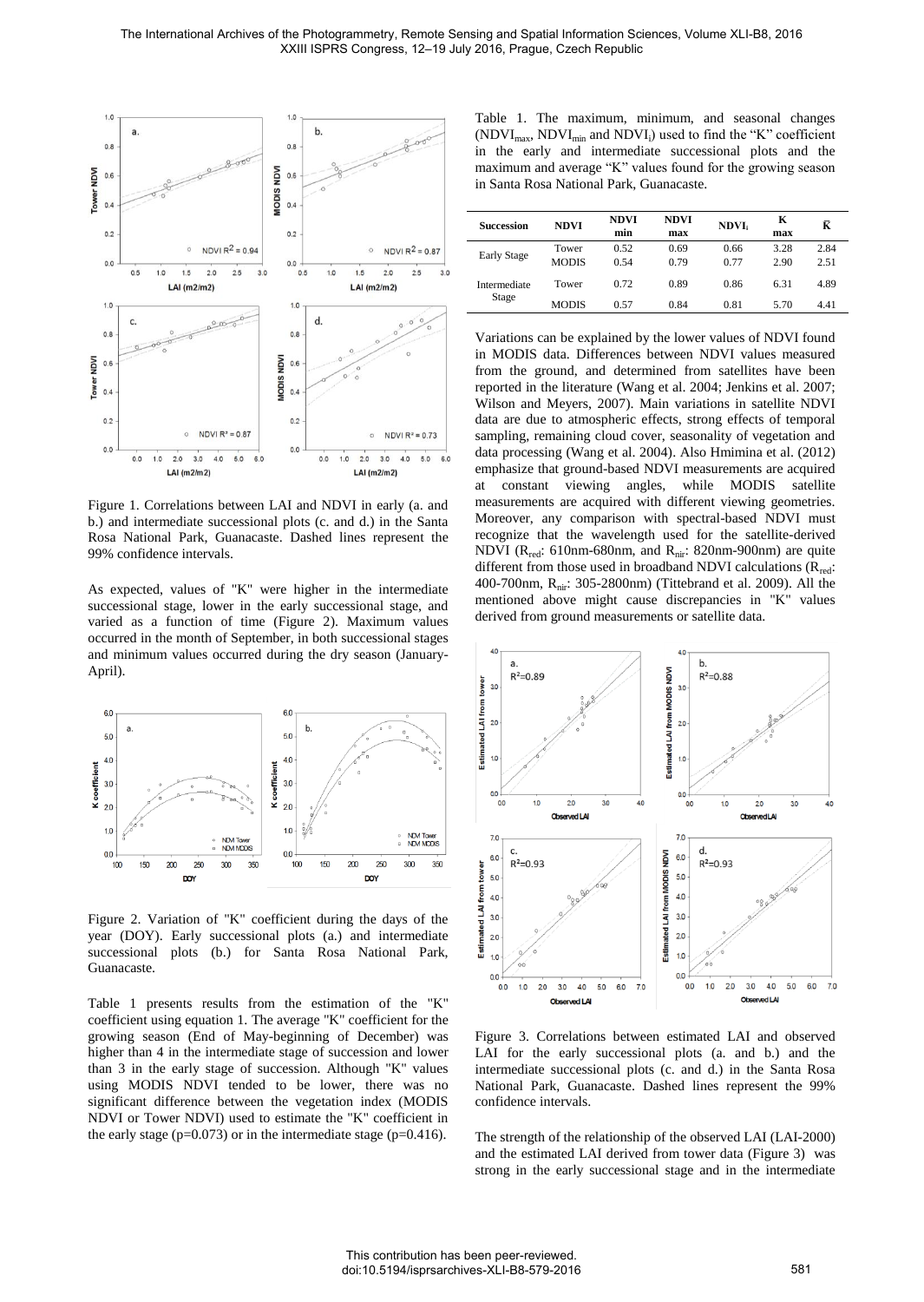successional stage ( $R^2$ =0.89 and  $R^2$ =0.93 respectively). This relationship was also strong for the observed LAI (LAI-2000) and the estimated LAI derived from MODIS NDVI in the early successional stage and in the intermediate successional stage  $(R^2=0.88$  and  $R^2=0.93$  respectively).

For both successional stages, RMSE (Table 2) were also lower using the phenology tower data (RMSE=0.20 in the early stage, and RMSE=0.37 in the intermediate stage).

Table 2. Evaluation of the different methods to derive LAI in Santa Rosa National Park, Guanacaste.

| <b>Stage</b> | Method                      | Model to determine "K"                  | <b>RMSE</b> |
|--------------|-----------------------------|-----------------------------------------|-------------|
| Early        | Tower<br><b>NDVI</b>        | $4.2+0.059(DOY)-1.15E-4(DOY^2)$         | 0.20        |
|              | <b>MODIS</b><br><b>NDVI</b> | $3.41+0.047(DOY)-9.32E-5(DOY^2)$        | 0.26        |
| Intermediate | Tower<br><b>NDVI</b>        | $-8.50+0.103(DOY)-1.87E-4(DOY2)$        | 0.37        |
|              | <b>MODIS</b><br>NDVI        | $-7.05 + 0.085(DOY) - 1.54E - 6 (DOY2)$ | 0.42        |

Numerous studies have reported a good relationship between the MODIS NDVI and ground measurements of phenological parameters (Wang et al. 2005; Fontana et al. 2008; Eklundh et al. 2011). Values of NDVI can differ between similar sites, depending on local environmental factors like understory vegetation, litter, soil surface conditions, humidity, and roughness (Lacaze et al. 1996). Overall, values of "K" obtained from the NDVI of the optical phenology towers seemed to be more accurate for the estimation of LAI. According to Wilson and Meyers (2007), tower-derived NDVI is less affected by cloudy conditions, because continuous 30-min measurements of incoming solar radiation at the flux towers allows the investigator to directly identify and remove cloudy data points and outliers for the derivation of NDVI.

Moreover, the treatment of the "K" coefficient and LAI as variables rather than constants over time is an improvement to reduce serious deviations in the LAI estimation in TDFs and, thereby, in estimates of carbon balances and primary productivity. In most studies in temperate environments only a single dataset is used to establish the (LAI, NDVI) relationship. These temperate ecosystems relationships also do not take into consideration the seasonal or year-to-year dynamics of deciduous ecosystems, which are fundamentally important to estimate the temporal variability of LAI (Wang et al. 2005).

# **4. CONCLUSIONS**

Strong correlation between NDVI and LAI demonstrates that it is possible to obtain accurate LAI values based on spectral features of vegetation derived from phenology towers or satellite data. Furthermore, the "K" coefficients differed between successional stages, indicating sensitivity to structural changes during forest restoration. Once this "K" coefficient is validated, it could be used to obtain accurate and automated LAI values for larger areas in TDF. This research provides information for validating satellite products and calibrating new algorithms for such products.

# **ACKNOWLEDGEMENTS**

This work is part of the Research Project TROPI-DRY (Human, Ecological and Biophysical Dimension on Tropical Dry Forest), which is a collaborative research network funded by the Inter American Institute for Global Change Research (IAI) Collaborative Research Network Program (CRN3-025). We acknowledge logistical support by the University of Alberta and the Costa Rica Institute of Technology (ITCR).

# **REFERENCES**

Calvo-Rodriguez, S. 2015. *Ecosystem Services, Forest Characterization, and Light Diffusion of Tropical Dry Forests*. (dissertation). University of Alberta, Edmonton, Canada.

Campbell, G., Norman, J., 1998. *An Introduction to Environmental Biophysics*. Springer-Verlag, New York, pp. 247-260.

Carlson, T. N., Gillies, R. R., Perry, E. M., 1994. A method to make use of thermal infrared temperature and NDVI measurements to infer surface soil water content and fractional vegetation cover. *Remote Sensing Reviews*, 9, pp. 161-173.

Chazdon, R.L., Pearcy, R.W., 1991. The Importance of Sunflecks for Forest Understory Plants*. BioScience*, 41(11), pp. 760-766.

Disney, M., Lewis, P., Thackrah, G., Quaife, T., Barnsley, M., 2004. Comparison of MODIS broadband albedo over an agricultural site with ground measurements and values derived from earth observation data at a range of spatial scales. *International Journal of Remote Sensing*, 25(23), pp. 5297- 5317.

Eklundh, L., Jin, H., Schubert, P., Guzinski, R., Heliasz, M., 2011. An optical sensor network for vegetation phenology monitoring and satellite data calibration. *Sensors,* 11, pp. 7678- 7709.

Fontana, F., Rixen, C., Jonas, T., Aberegg, G., Wunderle, S., 2008. Alpine grassland phenology as seen in AVHRR, VEGETATION, and MODIS NDVI time series a comparison with in situ measurements. *Sensors*, 8(4), pp. 2833-2853.

Hartshorn, G.S., 1983. Chapter 7: Plants. In D.H. Janzen (Ed.): *Costa Rican Natural History*, University of Costa Rica: San Jose, C.R, pp. 118-157.

Hmimina, G., Dufrêne, E., Pontailler, J. Y., Delpierre, N., Aubinet, M., Caquet, B., de Grandcourt, A., Burban, B., Flechard, C., Granier, A., Gross, P., Heinesch, B., Longdoz, B., Moureaux, C., Ourcival, J.M., Rambal, S., Saint André, L., Soudani, K., 2013. Evaluation of the potential of MODIS satellite data to predict vegetation phenology in different biomes: An investigation using ground-based NDVI measurements. *Remote Sensing of Environment*, 132, pp. 145- 158.

Holdridge, L.R., 1967. *Life zone ecology*. Tropical Science Center, San Jose, CR, pp. 40-43.